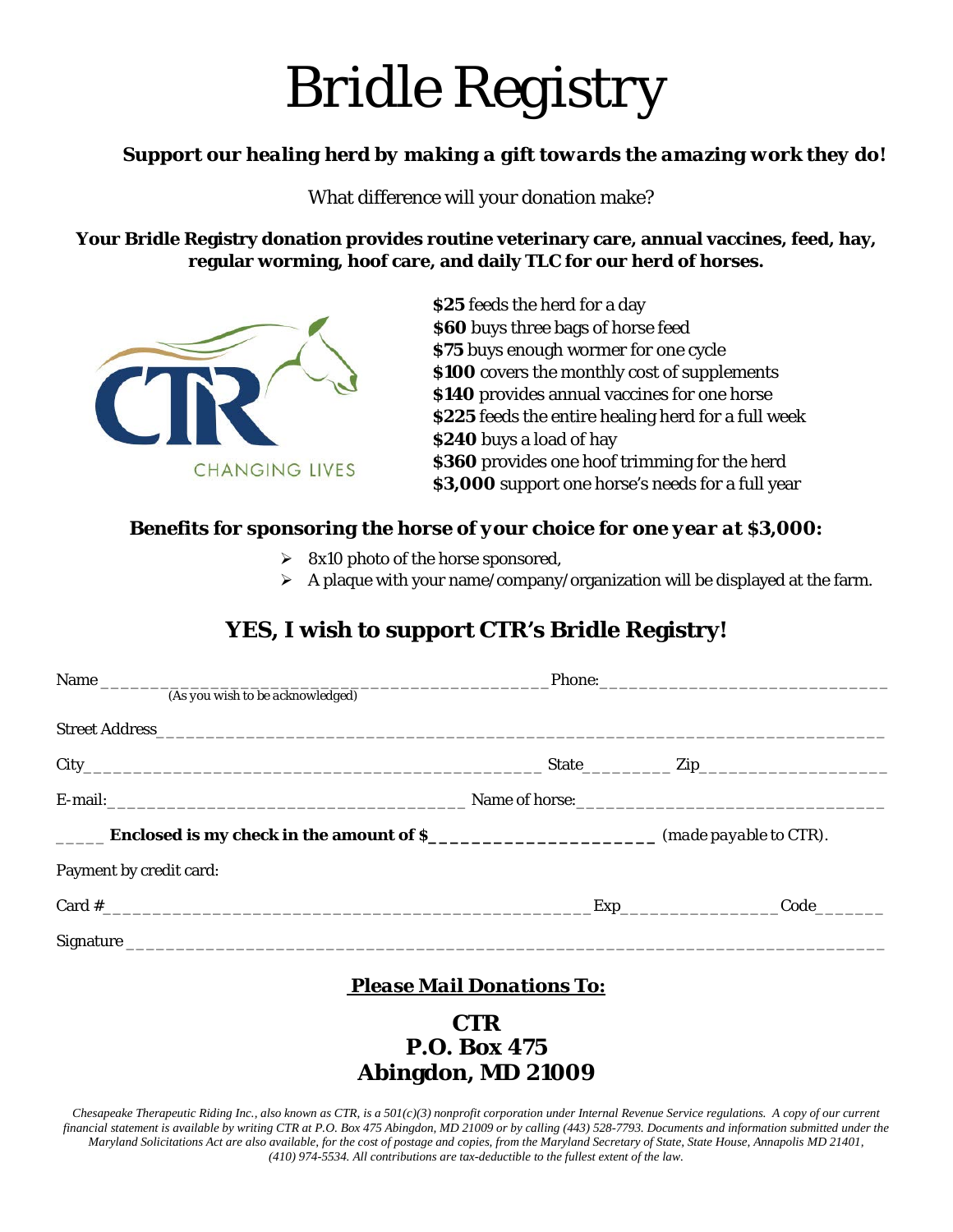

**Victor Sally**







**Tilly Captain**